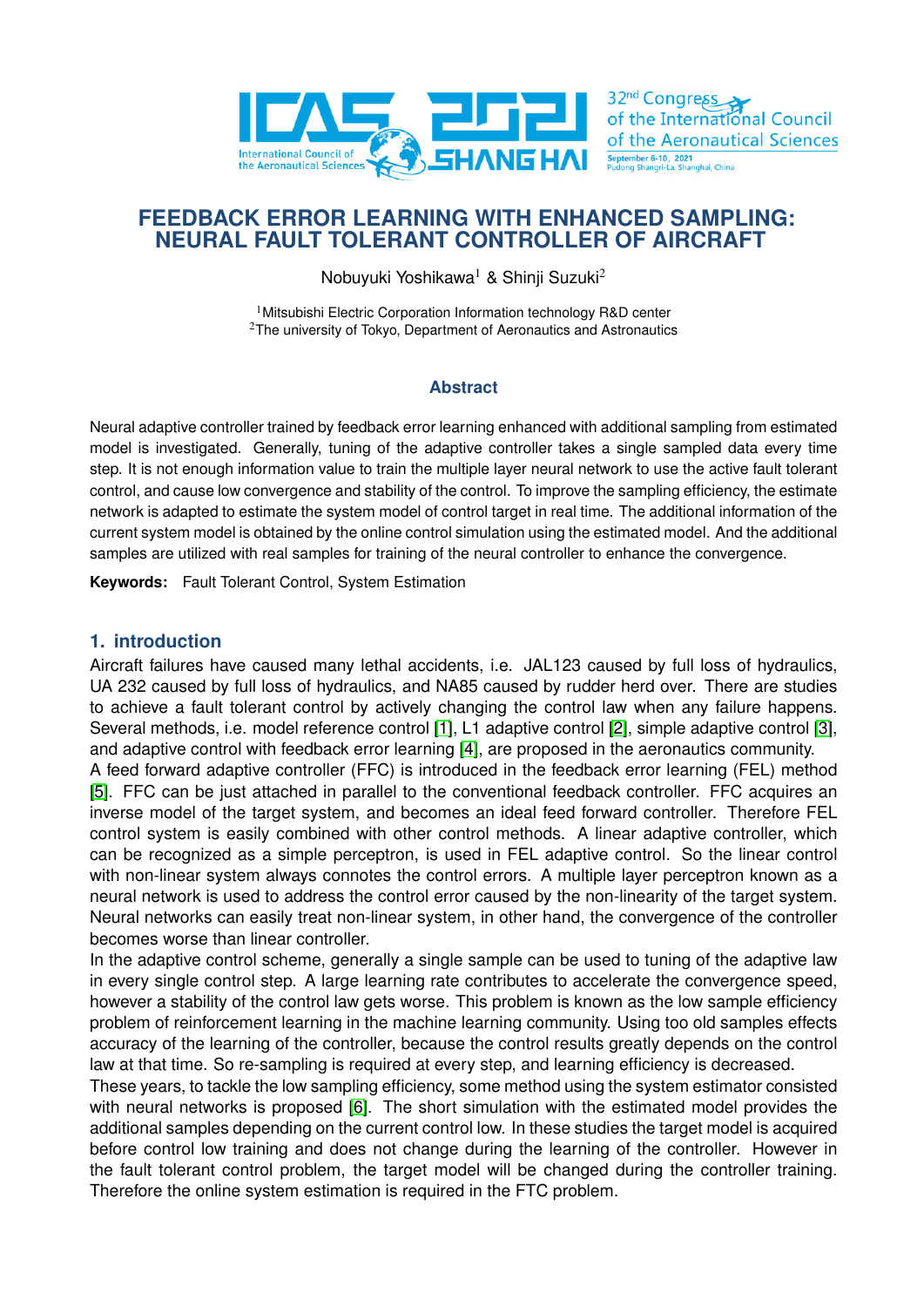In this paper, the fault tolerant controller trained by feedback error learning method with enhanced sampling by the system estimator is investing. The online system estimator is adapted to obtain additional sample to improve the convergence of the neural FFC. This system consisting of two control loops and two adaptive laws. These components are described following order as below: L1) a control loop, A1) a system estimation, L2) a simulation loop, A2) a FEL adaptation. L1) the control loop is a control of the aircraft with the neural FFC; A1) the control target system model is estimated by using the samples obtained in the control loop; L2) the simulation loop is a short simulation of the control of the estimated model with the current neural FFC; and A2) the neural FFC is trained by using the combined samples, the real samples from the control loop and the predicted samples from the simulation loop.

We call this method as the feedback error learning method with enhanced sampling, FELES. The convergence and stability of FELES for some aircraft failure will be discussed in this paper.

### **2. Background**

#### 2.1 Aircraft Model

The commercial aircraft Boeing 747 is utilized as the control target model. The model of the aircraft is described as a linear state space equation as below:

$$
\dot{x}_t = Ax_t + Bu_t \tag{1}
$$

where the  $x_t$  and  $u_t$  is a state vector and input vector,  $A$  and  $B$  is a state matrix and input matrix of B747, respectively. And this model can be discretized as:

$$
x_{t+1} = (I - \Delta t A)x_t + \Delta t B u_t
$$
  
=  $A_d x_t + B_d u_t$  (2)

where ∆*t* is a control time step.

#### 2.2 Feedback Error Learning

Feedback Error Learning (FEL) is proposed as a training algorithm of parameterized adaptive controller, such like neural network, which mimicking the motor nerve learning system of human brain [\[7\]](#page-6-4). Originally, a neural feed forward controller is attached in parallel to the feedback controller, i.e. PID controller, state feedback controller. Then the control inputs are generated as the following form:

<span id="page-1-0"></span>
$$
u_t^{fel} = F_{\theta}(r_t) \tag{3}
$$

$$
u_t^{fb} = C(r_t, x_t; K) \tag{4}
$$

$$
u_t = u_t^{fb} + u_t^{fel} \tag{5}
$$

where  $F_{\theta}$  is a multiple layer neural controller parameterized by  $\theta$ , *C* is a conventional feedback controller with gain *K*, and  $r_t$  is a filtered reference signal. The order of the filter for the reference signal is much to the relative order of the target system. The adaptive controller is trained to acquire the inverse model of the target object, and then it becomes an ideal feedforward controller. If the feedforward controller is the ideal controller for target plant, feedback controller output can be set to 0. Therefore the loss function of FEL consists of the feedback controller output with Eq.[\(5\)](#page-1-0) as below:

$$
\mathcal{L}_t^{fel} = \frac{1}{2} (u_t^{fb})^2 = \frac{1}{2} (u_t - u_t^{fel})^2
$$
 (6)

The parameters of the neural controller are tuned by minimizing the loss function using the stochastic gradient descent with output of the feedback controller [\[5\]](#page-6-2).

### 2.3 System Estimator

System estimation is utilized in several studies of reinforcement learning to obtain the additional information of target dynamics and/or to compensate the difference between the simulation model and the physical model [\[8\]](#page-6-5), [\[6\]](#page-6-3). The estimator is consisted with multiple layer perceptron (MLP),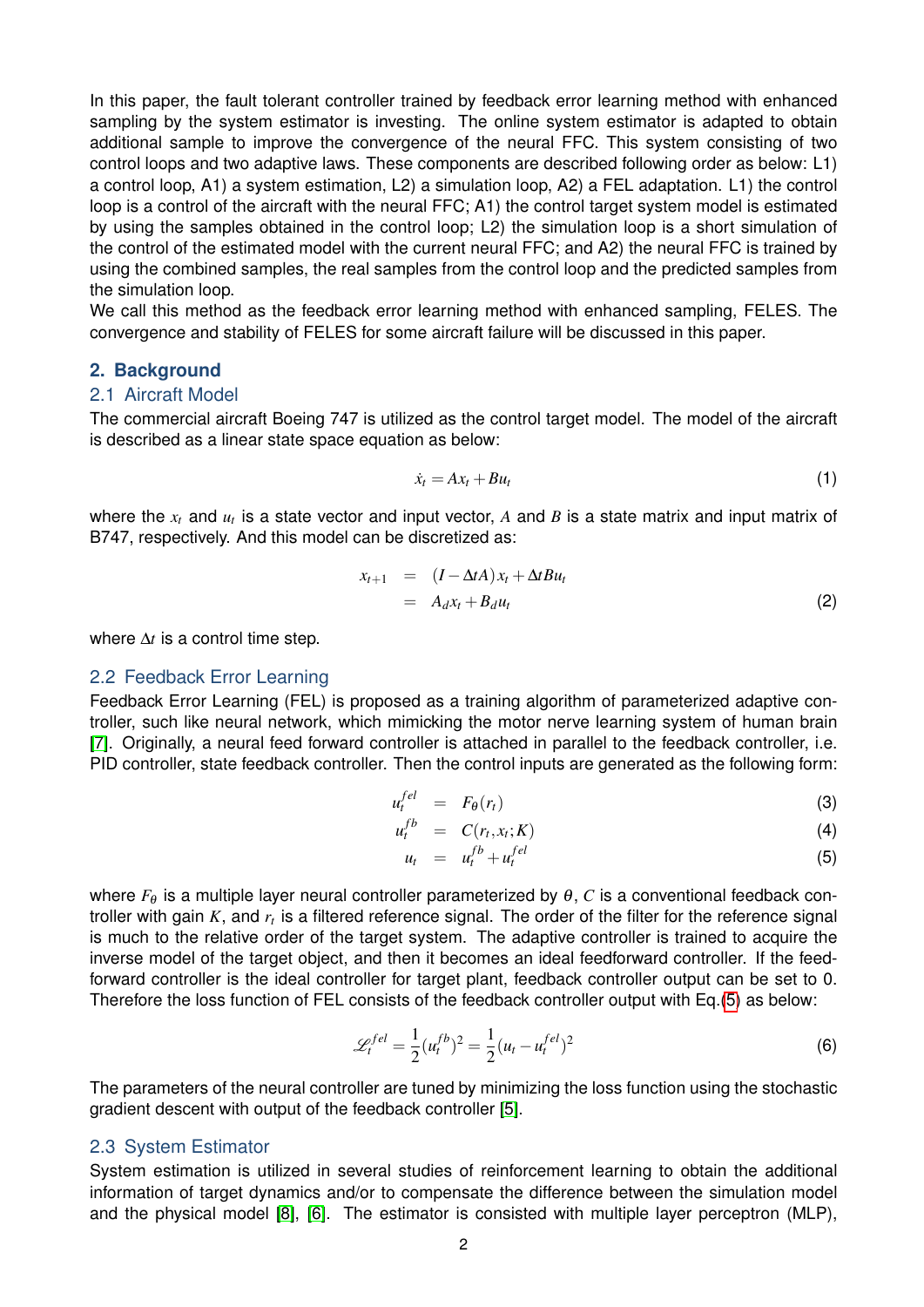generally called neural network. The network estimates the next time step states from current states and control inputs. Then the estimator network prediction and loss function can be written as below:

$$
x_{t+1}^p = P_{\phi}(x_t, u_t) \tag{7}
$$

$$
\mathscr{L}_t^P = \frac{1}{2} (x_{t+1} - P_{\phi}(x_t, u_t))^2 \tag{8}
$$

where  $x_t$  is a state vector at time  $t$ ,  $x_t^p$  is a predicted state,  $P_\phi$  is a neural network function parameterized by weight parameters φ, and *u<sup>t</sup>* is an action, which means control input. Recent *N<sup>e</sup>* steps observations and actions are used as the learning data, and they are applied in few times *NeL*.

#### **3. FEL with Enhanced Sampling**

<span id="page-2-2"></span>To improve the sampling efficiency, an online simulation with estimated model is performed.



Figure 1 – FELES diagram

#### L1) Control loop

The control loop is implemented in the same way to the conventional FEL control scheme as Eq.[\(9\)](#page-2-0)  $t$  [\(12\)](#page-2-0). Then the set  $\beta_t^R$  of an action and observations, (the state  $x_t$ , the control input  $u_t$ , the next state  $x_{t+1}$ , and the reference  $r_t$ ), are stored into the sampling buffer  $\mathscr{B}_R$  at every control step as Eq.[\(13\)](#page-2-0).

*u*

<span id="page-2-0"></span>
$$
u_t^{fel} = F_{\theta}(r_t) \tag{9}
$$

$$
f_t^{fb} = C(r_t, x_t; K) \tag{10}
$$

$$
u_t = u_t^{fb} + u_t^{fel} \tag{11}
$$

$$
x_{t+1} = P(x_t, u_t) \tag{12}
$$

$$
\mathscr{B}_R \leftarrow \mathscr{B}_R \cup \beta_t^R \tag{13}
$$

Stored samples are utilized to update networks, the system estimator and the FFC. Using old sample, the current system can not be correctly reflected into networks. Therefore, the data sampled before  $T_R$  step is removed from the buffer,  $T_R$  is a hyper parameter to be defined by trainers.

### A1) System Estimation

The control target model is estimated with the data sets sampled in L1. To reflect newer information of the target model, a decay factor  $\gamma < 1$  is multiplied the estimation error. The objective function of the system is described as below:

<span id="page-2-1"></span>
$$
\mathcal{L}^{est} = \frac{1}{2} \gamma^{k} \left( x_{t-k+1} - P_{\phi} \left( x_{t-k}, u_{t-k} \right) \right)^{2} \tag{14}
$$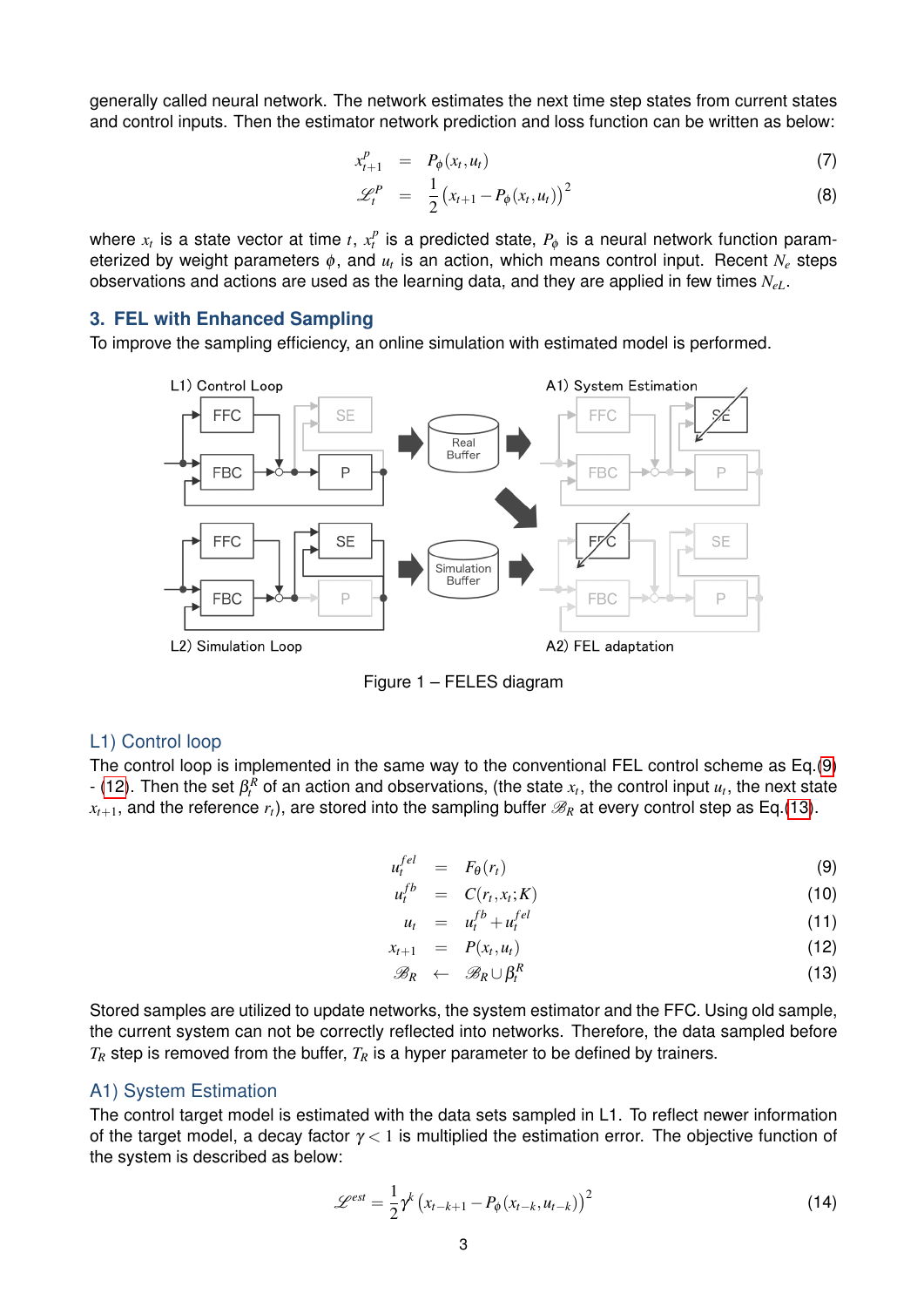$$
\min_{\phi} \quad \mathbb{E}_{\mathscr{B}_C} \left[ \mathscr{L}_t^{est} \right] \tag{15}
$$

where *k* denotes data sampled *k* steps before. To enhance model adaptation speed, the input of the estimator  $P_\phi$ , the state  $x_t$  and control input  $u_t$ , shall be normalized between -1  $\sim$  1 with its assumed maximum values if the values are quite small or the value range have large gap among the state or control input values, because smaller values cause the small update values. If the input values are normalized, the estimated states must be denormalized.

#### L2) Simulation loop

The online short simulation with the estimated model is performed to obtain additional information of the target system. The estimated model is used as the control target. And the samples  $\beta_\tau^s$  are stored into the simulation data buffer  $\mathcal{B}_s$ . Therefore Eq.[\(12\)](#page-2-0) and [\(13\)](#page-2-0) are changed as follows:

$$
x_{k+1} = P_{\phi}(x_k, u_K) \tag{16}
$$

$$
\mathscr{B}_{S} \leftarrow \mathscr{B}_{S} \cup \beta_{k}^{s} \tag{17}
$$

The reference signal  $r<sub>t</sub>$  is generated by using filtered constant value. The constant reference values are randomly selected from a normal distribution  $\bar{r} \sim \mathcal{N}(0,1)$  bounded by the available range of the state. The filter is same to the reference filter *W*. Then the initial value of the reference is set to the current state.

$$
r_{k+1} = W(\bar{r}, r_k) \tag{18}
$$

$$
r_0 = x_t \tag{19}
$$

Multiple times of the short simulation with different reference values is executed to enrichment the additional information of the estimated dynamics. This simulation state values are vertically stacked like  $\mathrm{x}_k=[x_{1k}^\mathrm{T},\cdots,x_{ik}^\mathrm{T},\cdots,x_{N_\mathrm{sim}}^\mathrm{T}]^\mathrm{T}$  and multiple simulation should be computed in parallel to enhance the simulation speed.

#### A2) FEL adaptation

The FFC network is updated with the samples from the real observation buffered in  $\mathcal{B}_R$  and the simulated observation buffered in  $\mathscr{B}_S$ . The estimation loss  $\mathscr{L}^{est}_t$  is used to remove the low accuracy samples from the simulation. And the decay factor  $\gamma_F$  is introduced same reason as Eq.[\(14\)](#page-2-1). The objective function and FFC network is written as the followings:

<span id="page-3-0"></span>
$$
\mathscr{L}_{R}^{feles} = \frac{1}{2} \gamma_F^k (u_{t-k} - F_{\theta}(r_{t-k}))^2
$$
 (20)

$$
\mathcal{L}_S^{feles} = \frac{1}{2} \exp\left(-\alpha \mathcal{L}_t^{est}\right) \left(u_\tau - F_\theta(r_\tau)\right)^2 \tag{21}
$$

$$
\min_{\theta} \qquad \mathbb{E}_{\mathscr{B}_R} \left[ \mathscr{L}_R^{feles} \right] + \mathbb{E}_{\mathscr{B}_S} \left[ \mathscr{L}_S^{feles} \right] \tag{22}
$$

where  $\alpha \in \mathbb{R}$  is an adjust factor.

We mention this learning method as feedback error learning with enhanced sampling (FELES). The diagram of FELES is show in Fig[.1](#page-2-2)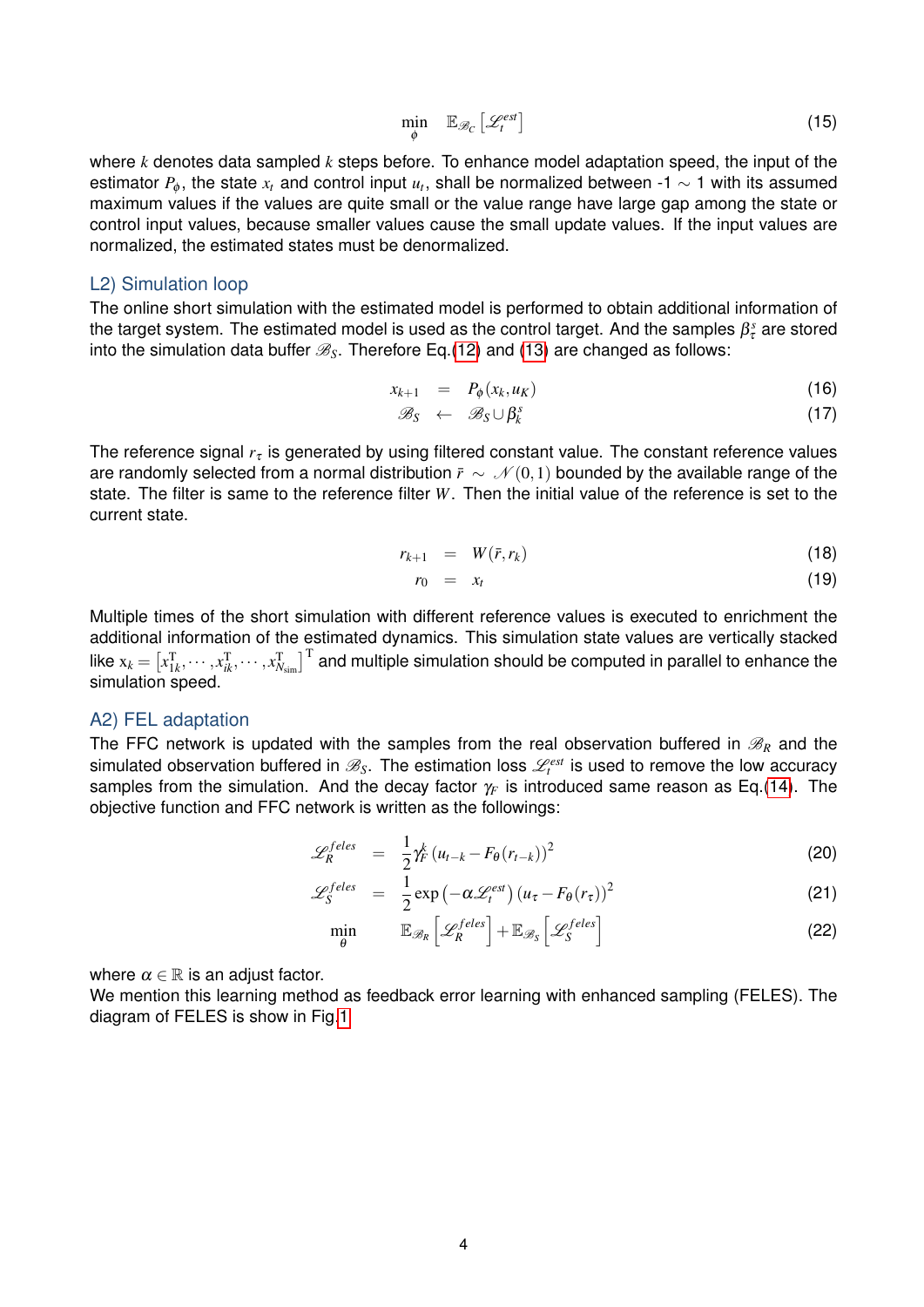# **4. Simulation**

# 4.1 Simulation settings

# *4.1.1 Models*

For simulation, the linear model of the vertical motion of the commercial aircraft B747 is used as the control target. The state-space matrix and the input matrix are defined as below:

$$
A = \begin{bmatrix} -0.0225 & 0.0022 & -32.3819 & 0 \\ -0.2282 & -0.4038 & 0 & 869 \\ 0 & 0 & 0 & 1 \\ -0.0001 & -0.0018 & 0 & 0.5518 \end{bmatrix}, \qquad B = \begin{bmatrix} 0 \\ -0.0219 \\ 0 \\ 1.2394 \end{bmatrix}
$$
 (23)

and the state vector is  $x = [u, w, \theta, q]$  forward speed, vertical speed, pitch angle, and pitch angle speed and the input is the elevator deflection  $u = \delta_e$ . In this experiment, the pitch angle  $\theta$  is the control target, and the aircraft system is regarded as 1-input 2-output system. The reference filter is 2nd-order as below, because the the transfer function of the pitch motion is described as the transfer function which relative order is 2.

$$
r_{t+1} = \left(I - \Delta t \begin{bmatrix} 0 & 1 \\ -\frac{1}{\tau^2} & t\frac{1}{2\tau} \end{bmatrix}\right) r_t + \Delta t \begin{bmatrix} 0 \\ \frac{1}{\tau} \end{bmatrix} \bar{r}_t, \tag{24}
$$

where  $\bar{r}_t$  is the original reference input,  $\tau=1.0$  is the filter time constant. The length of the short simulation is  $T_R = 1.0$  and simulation time step is  $\Delta t = 1/50$  sec. Feedback gain is tuned as the linear quadratic regulator.

As the fault, a gain reduction of the elevetor is asummed. This failure reduces the value of the input matrix B.

# *4.1.2 Netoworks*

The FEL controller consists with the neural network, 16-16 units hidden layers with ReLU function, and the activation function of the output layer is tanh. The system estimator is also the neural netowork with 2-hidden layer that has 8-8 units and ReLU function. The networks are updated by stochastic gradient decent algorithm, and the learning lates are 0.05 for the FEL controller and 0.15 for the system estimator. The inputs are normalized into -1  $\sim$  1 by assumed maximum ranges, respectively. The output of system estimator is de-normalize to bring it in its actual scale. The decay factors are  $\gamma\!=\gamma_{\!F}=0.9$ , adjust factor is  $\alpha=$  5  $\times$   $10^3.$ 

## 4.2 Result

We show the simulation results of the fault tolerant control by the conventional FEL and FELES. Figure [2](#page-5-2) show the control result of conventional controls, state feedback, FEL and proposed method FELES. The vertical red line indicate the time which the fault had occurred. In this simulation, effectiveness of the elevator is reduced by 70% . The upper panel is the reference (gray dashed line) and pitch angle response of the state feedback (blue), FEL (green), and FELES (orange). The middle panel shows the elevator command. And bottom panel indicates the control errors of each control method. FEL and FELES had shown quite better result in aspect of control error than state feedback control, and there is no large difference between these. However soon after the fault occurrence, the control error of FELES is 33.4% smaller than FEL. This advantage is achieved by the oversampling using the estimated model. Figure [3](#page-6-6) show the state prediction result of the system estimator of FE-LES. Orange line show the predicted value of pitch angle in the ipper panel and pitch angle rate in the lower panel. Black line indicates the observed value of them.

Figure [4](#page-7-0) and [5](#page-7-1) shows the control result with the random value rectangle reference input and system estimation results. In this case, FELES also has smaller control error at almost time step. However some point FEL control is better than FELES, i.e. t=170-180 sec. These time, system predict accuracy is low, in this simulation especially pitch speed estimation is not correct (Figure [5](#page-7-1) middle), and then the training factor which shown as Equation [\(21\)](#page-3-0). This low accuracy of system estimation can leads wrong adaptation of FEL training.

We can avoid these low quality simulation sample by setting the adjust factor high. However there is a trade off between sample quality and sample efficiency Figure [6.](#page-8-0)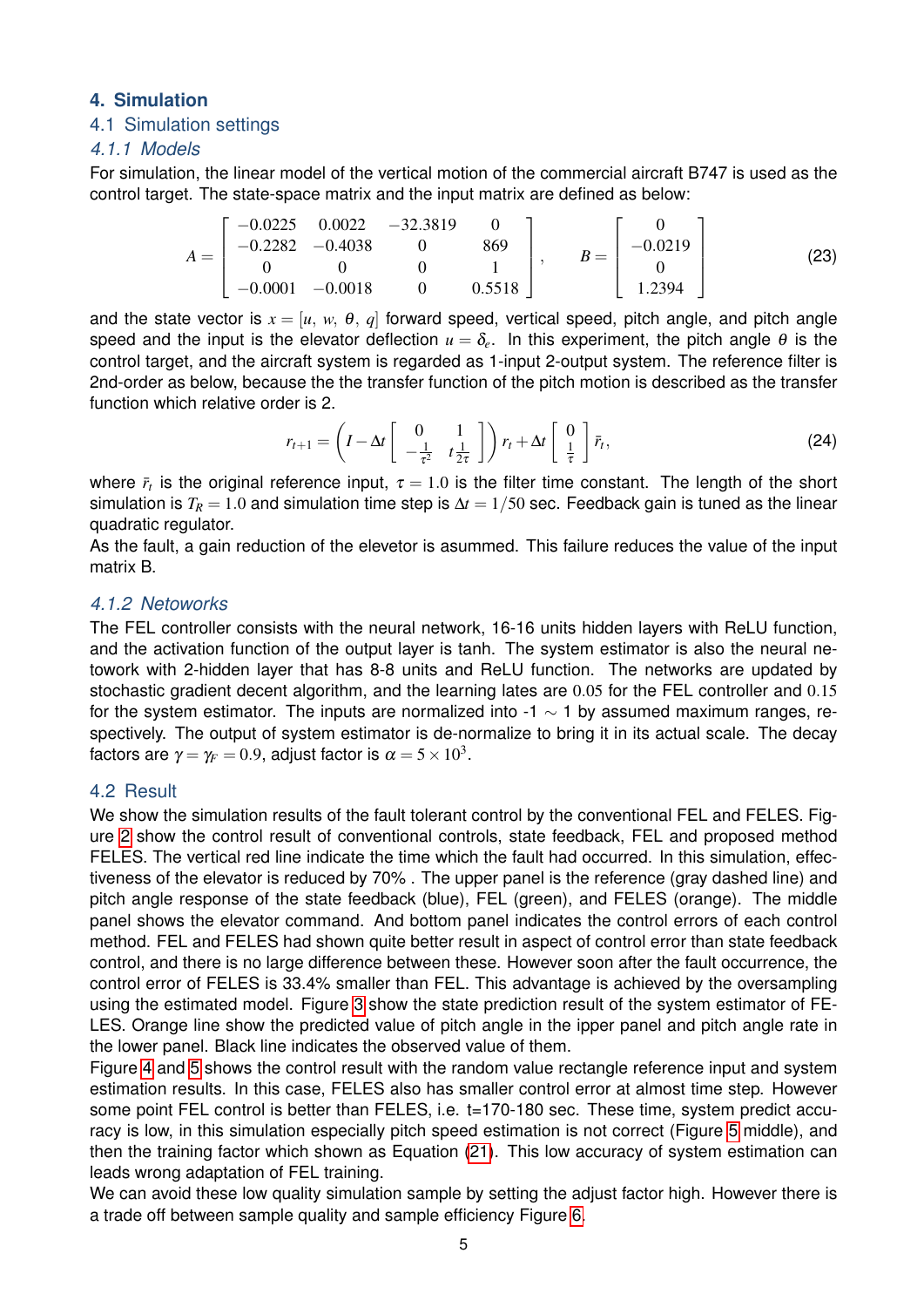<span id="page-5-2"></span>

Figure 2 – Control result of FELES vs FEL with random reference

# **5. Conclusion**

In this paper, the feedback error learning with enhanced sampling is proposed. This method is enhance sample by system estimation and online simulation powered by machine learning methods. FELES show high sample efficiency and better stability than conventional FEL method. But there is low quality sample problem invoked by low accurate system estimation. We have to remove these low quality sample more actively. However FELEs is a better choise than FEL for more stability-required system such like aircraft.

## **Copyright Statement**

The authors confirm that they, and/or their company or organization, hold copyright on all of the original material included in this paper. The authors also confirm that they have obtained permission, from the copyright holder of any third party material included in this paper, to publish it as part of their paper. The authors confirm that they give permission, or have obtained permission from the copyright holder of this paper, for the publication and distribution of this paper as part of the ICAS proceedings or as individual off-prints from the proceedings.

# **References**

- <span id="page-5-0"></span>[1] Gregory I, Gadient R, and Lavretsky E. Flight test of composite model reference adaptive control (CM-RAC) augmentation using NASA AirSTAR infrastructure. *AIAA guidance, navigation, and control conference*, Portland, pp 6452, 2011.
- <span id="page-5-1"></span>[2] , Gregory I, Cao C, Xargay E, Hovakimyan N, Zou X. L1 adaptive control design for NASA AirSTAR flight test vehicle. *AIAA guidance, navigation, and control conference*, pp 5738, 2009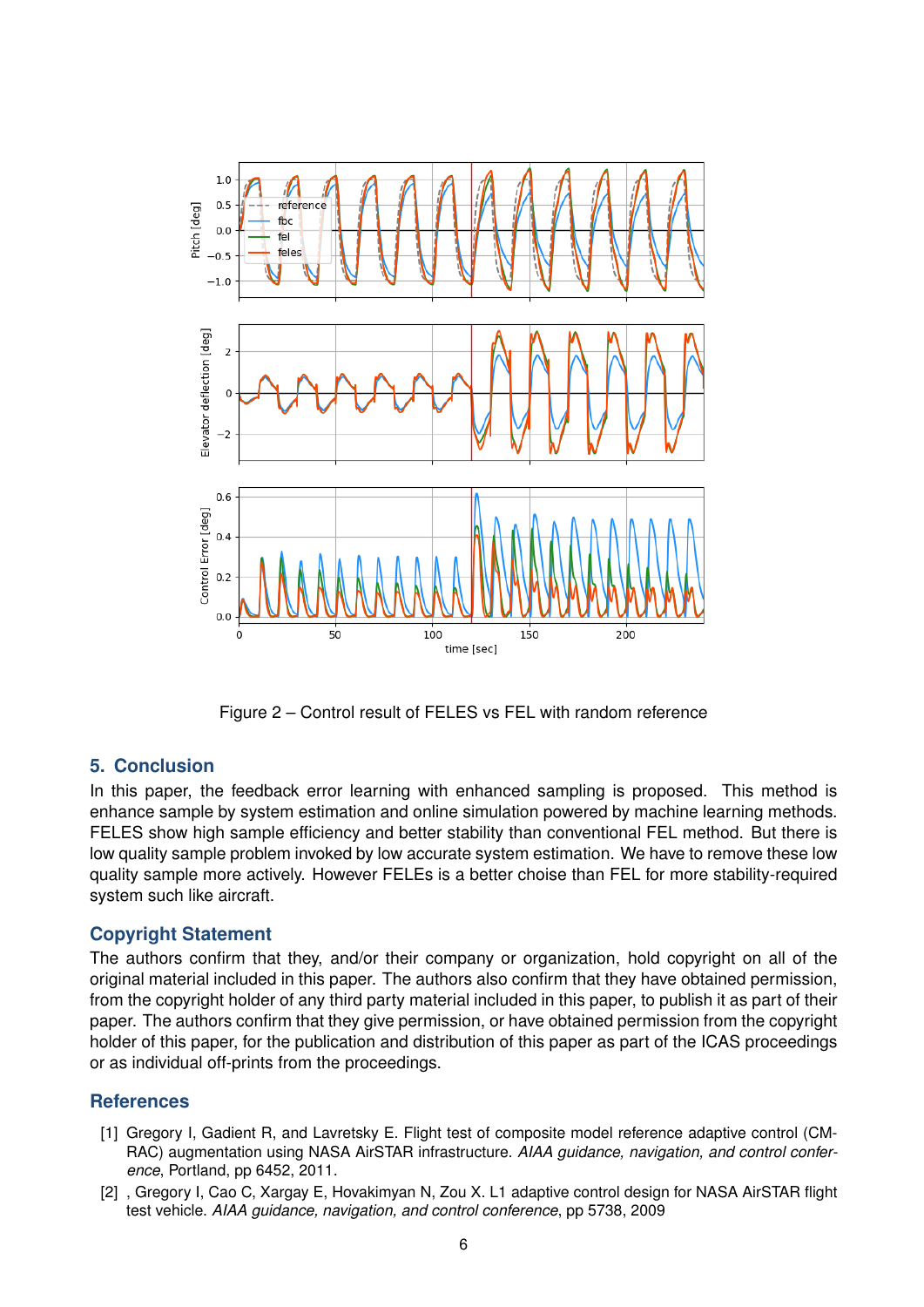<span id="page-6-6"></span>

Figure 3 – Online state prediction by system estimator with random reference

- <span id="page-6-0"></span>[3] , Omori Y, Suzuki S, Masui K. Flight test of fault-tolerant flight control system using simple adaptive control with PID compensator. *AIAA Infotech@ Aerospace (I@ A) Conference*, pp 5210, 2013
- <span id="page-6-1"></span>[4] Pashilkar AA, Sundararajan N, and Saratchandran P. A fault-tolerant neural aided controller for aircraft auto-landing. *Aerospace Science and Technology*, Vol 10, No. 1, pp 49-61, 2006.
- <span id="page-6-2"></span>[5] Gomi H and Kawato M. Learning control for a closed loop system using feedback-error-learning. *inDecision and Control, Pro-ceedings of the 29th IEEE Conference on. IEEE*, pp. 3289–3294, 1990
- <span id="page-6-3"></span>[6] Buckman J, Hafner D, Tucker G, Brevdo E, and Lee H, Sample-efficient reinforcement learning with stochastic ensemble value expan-sion. *inAdvances in Neural Information Processing Systems*, pp. 8224–8234, 2018
- <span id="page-6-4"></span>[7] Kawato M, Furukawa K, and Suzuki R, A hierarchical neural-network model for control and learning of voluntary movement. *Biological cybernetics*, Vol. 57, No. 3, pp. 169–185, 1987.
- <span id="page-6-5"></span>[8] Kunal M, Jayesh KG, Zachary M, and Mykel JK, Structuredmechanical models for efficient reinforcement learning. *in2019 Inter-national Conference on Learning Representations(ICLR)*, 2019.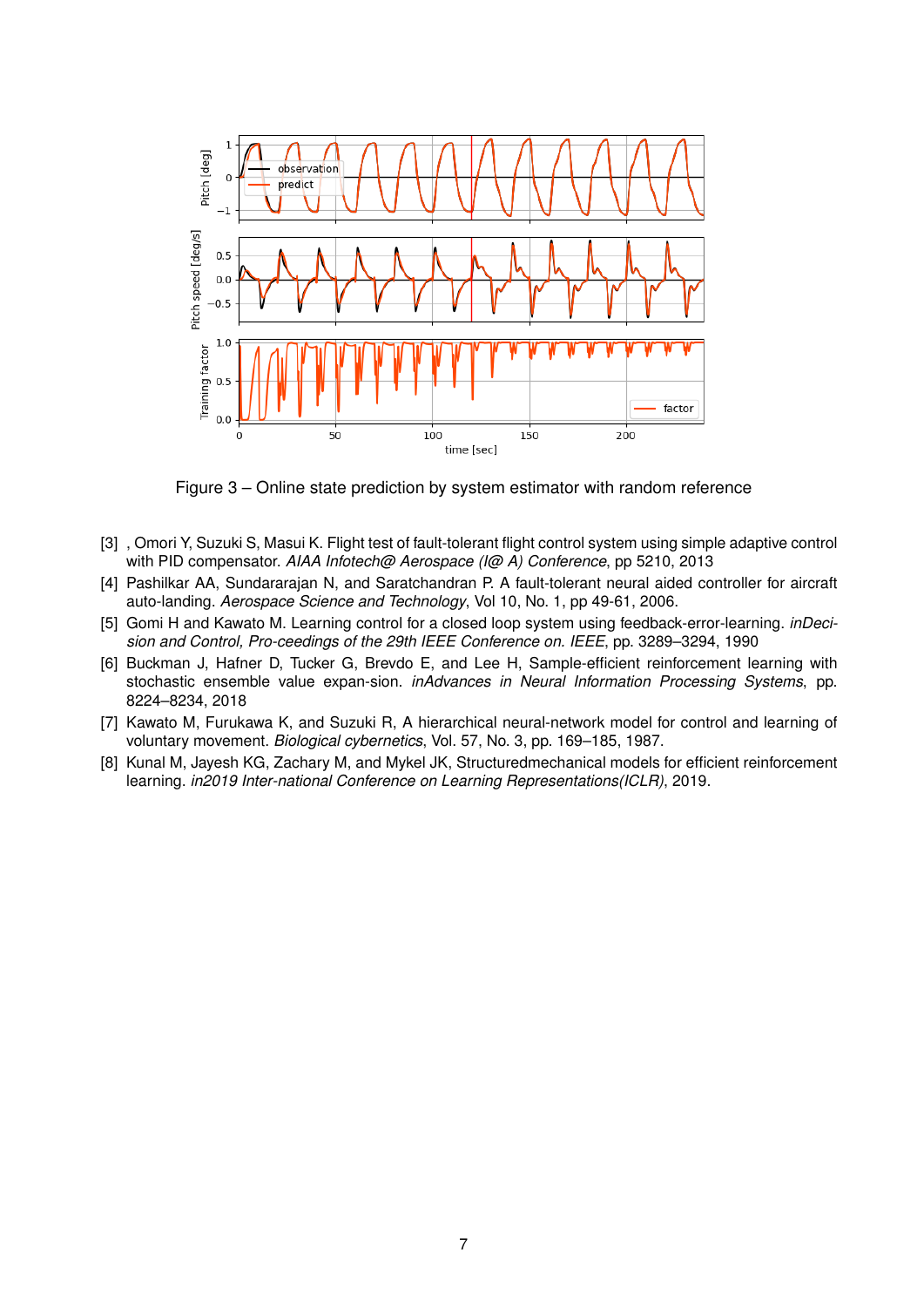<span id="page-7-0"></span>

Figure 4 – Control result of FELES vs FEL with random reference

<span id="page-7-1"></span>

Figure 5 – Online state prediction by system estimator with random reference